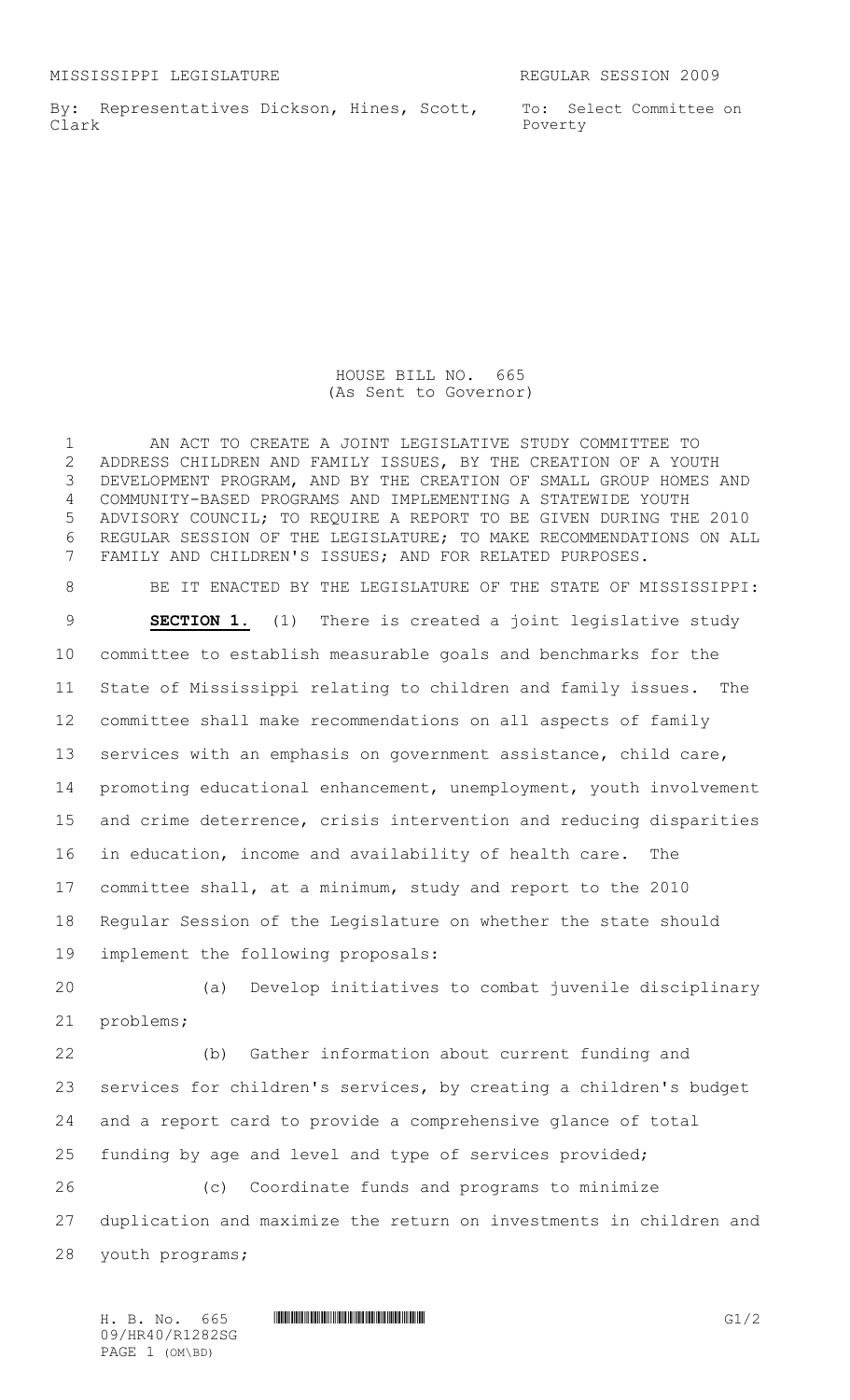(d) Develop "a positive youth development approach" that sets clear direction and provides a vision for policymakers; (e) Create small group homes and community-based programs aimed at shutting down and phasing out large juvenile institutions;

 (f) Create one (1) group home in each congressional district; and

 (g) Create a statewide youth advisory council, to get youth involved in the government process and community involvement.

 The joint committee shall make a report of its findings and recommendations to the Legislature during the first week of the 2010 Regular Session, including any recommended legislation.

 (2) The joint committee shall be composed of the following eleven (11) members:

 (a) The Chairman of the House Public Health and Human Services Committee, or his designee, and the Chairman of the Senate Public Health and Welfare Committee, or his designee;

 (b) Two (2) senators to be appointed by the Lieutenant Governor;

 (c) Two (2) representatives to be appointed by the Speaker of the House; and

 (d) Five (5) members to be appointed by the Governor of the State of Mississippi, who shall consist of state health agency heads, executive directors and other health-related officials.

 (3) Appointments shall be made within thirty (30) days after the effective date of this act. The joint committee shall hold its first meeting before August 1, 2009. The Chairman of the House Public Health and Human Services Committee, or his designee, and the Chairman of the Senate Public Health and Welfare Committee, or his designee, shall serve as cochairmen of the committee.

 $H. B. No. 665$  .  $H. B. N \circ 10^{10}$ 09/HR40/R1282SG PAGE 2 (OM\BD)